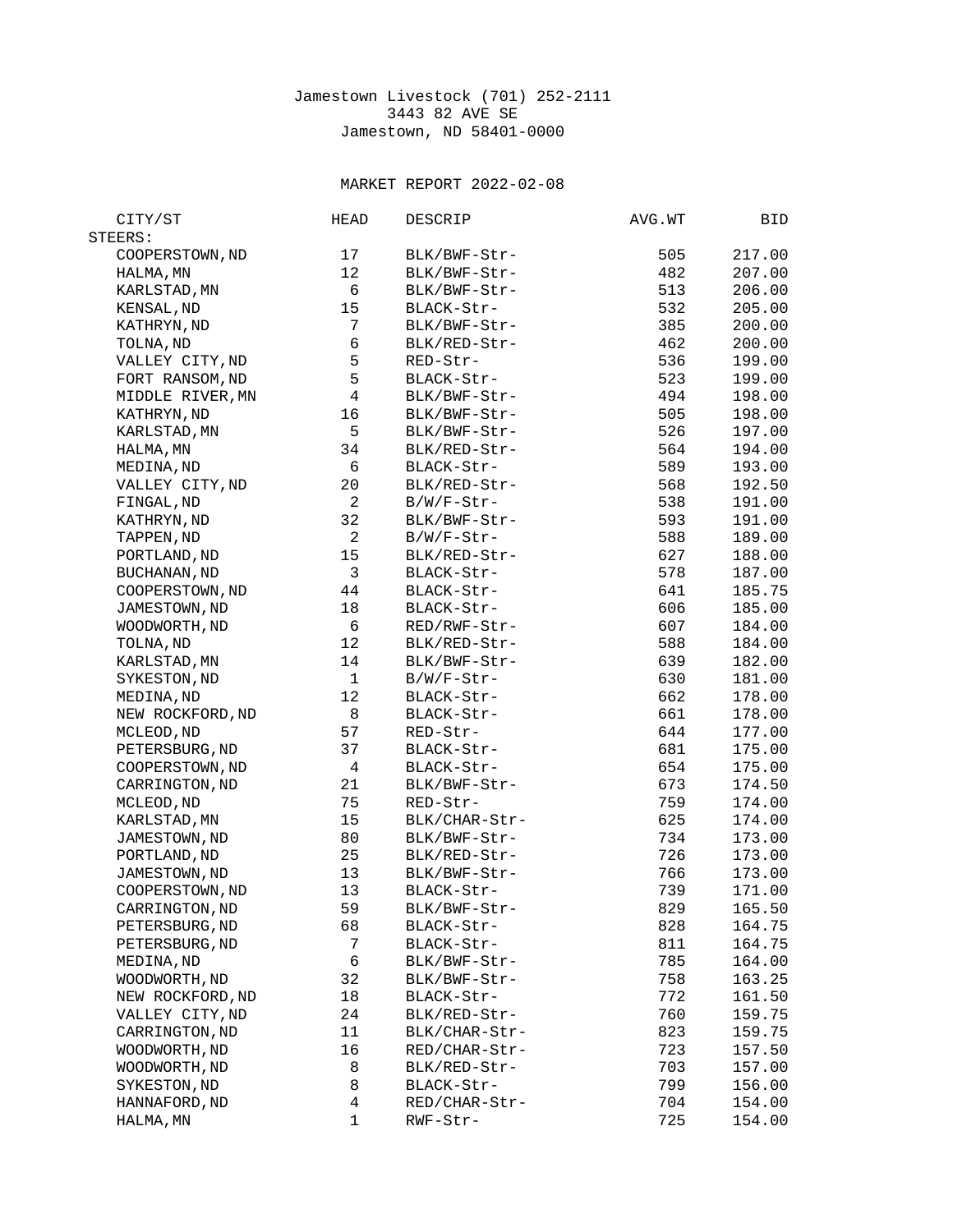| VALLEY CITY, ND     | 3                       | RED-Str-      | 797  | 154.00 |
|---------------------|-------------------------|---------------|------|--------|
| HANNAFORD, ND       | 26                      | BLK/RED-Str-  | 750  | 149.00 |
| KATHRYN, ND         | 5                       | BLK/RED-Str-  | 805  | 148.50 |
| VALLEY CITY, ND     | 9                       | BLK/RED-Str-  | 906  | 148.00 |
| SYKESTON, ND        | 3                       | BLACK-Str-    | 873  | 148.00 |
| VALLEY CITY, ND     | $\mathbf 1$             | RED-Str-      | 960  | 144.00 |
| HANNAFORD, ND       | $\mathbf 1$             | $RED-Str-$    | 900  | 144.00 |
| WYNDMERE, ND        | 13                      | BLK/RED-Str-  | 968  | 141.50 |
| WYNDMERE, ND        | 21                      | BLK/RED-Str-  | 1027 | 140.75 |
| WYNDMERE, ND        | 6                       | BLK/CHAR-Str- | 1142 | 130.00 |
|                     |                         |               |      |        |
| HEIFERS:            |                         |               |      |        |
| COOPERSTOWN, ND     | $\overline{2}$          | BLACK-Hfr-    | 425  | 190.00 |
| PORTLAND, ND        | 4                       | BLACK-Hfr-    | 359  | 182.50 |
| VALLEY CITY, ND     | $\overline{4}$          | BLK/RED-Hfr-  | 388  | 181.00 |
| HALMA, MN           | $\overline{4}$          | BLK/BWF-Hfr-  | 478  | 180.00 |
| KATHRYN, ND         | 18                      | BLK/BWF-Hfr-  | 498  | 179.00 |
| KARLSTAD, MN        | 5                       | RED/CHAR-Hfr- | 513  | 179.00 |
| NEW ROCKFORD, ND    | $\mathbf{1}$            | BLACK-Hfr-    | 660  | 178.00 |
| KENSAL, ND          | 14                      | BLACK-Hfr-    | 546  | 177.00 |
| COOPERSTOWN, ND     | 15                      | BLK/BWF-Hfr-  | 513  | 177.00 |
| FORT RANSOM, ND     | 8                       | BLACK-Hfr-    | 547  | 176.50 |
| TOLNA, ND           | 4                       | BLK/RED-Hfr-  | 409  | 176.00 |
| KENSAL, ND          | 15                      | BLK/BWF-Hfr-  | 450  | 175.50 |
| TOLNA, ND           | 14                      | BLK/RED-Hfr-  | 528  | 170.50 |
| KARLSTAD, MN        | 6                       | BLK/BWF-Hfr-  | 447  | 170.00 |
| VALLEY CITY, ND     | 14                      | BLK/RED-Hfr-  | 506  | 168.50 |
| NEW ROCKFORD, ND    | 8                       | BLACK-Hfr-    | 566  | 168.00 |
| LITCHVILLE, ND      | 4                       | BLACK-Hfr-    | 590  | 167.50 |
| COOPERSTOWN, ND     | 45                      | BLK/RED-Hfr-  | 607  | 165.25 |
| PETERSBURG, ND      | 20                      | BLK/RED-Hfr-  | 619  | 165.00 |
|                     |                         |               | 635  |        |
| MEDINA, ND          | $\mathbf{1}$            | BLACK-Hfr-    |      | 164.00 |
| COOPERSTOWN, ND     | $\overline{7}$          | BLACK-Hfr-    | 617  | 164.00 |
| MEDINA, ND          | 9                       | BLK/RED-Hfr-  | 602  | 164.00 |
| PORTLAND, ND        | 19                      | BLK/RED-Hfr-  | 618  | 163.50 |
| KINDRED, ND         | 4                       | BLK/BWF-Hfr-  | 463  | 161.00 |
| PORTLAND, ND        | $\overline{7}$          | BLK/RED-Hfr-  | 504  | 161.00 |
| <b>BUCHANAN, ND</b> | 4                       | BLACK-Hfr-    | 513  | 161.00 |
| MEDINA, ND          | 14                      | BLACK-Hfr-    | 657  | 159.50 |
| KARLSTAD, MN        | 19                      | BLK/BWF-Hfr-  | 621  | 158.50 |
| SYKESTON, ND        | 6                       | BLACK-Hfr-    | 633  | 158.50 |
| ENDERLIN, ND        | 18                      | BLK/CHAR-Hfr- | 666  | 158.50 |
| COOPERSTOWN, ND     | 12                      | BLACK-Hfr-    | 700  | 157.25 |
| KARLSTAD, MN        | 16                      | BLK/GREY-Hfr- | 578  | 157.00 |
| KARLSTAD, MN        | $\mathbf 1$             | BLACK-Hfr-    | 575  | 157.00 |
| VALLEY CITY, ND     | 3                       | BLACK-Hfr-    | 600  | 156.00 |
| CARRINGTON, ND      | 6                       | BLACK-Hfr-    | 650  | 156.00 |
| JAMESTOWN, ND       | 11                      | BLK/RED-Hfr-  | 578  | 153.00 |
| HALMA, MN           | 9                       | BLK/RED-Hfr-  | 543  | 152.00 |
| HALMA, MN           | $\overline{c}$          | $B/W/F-Hfr$ - | 633  | 152.00 |
| WOODWORTH, ND       | 40                      | BLK/BWF-Hfr-  | 720  | 150.50 |
|                     | 88                      | BLK/BWF-Hfr-  | 738  |        |
| PETERSBURG, ND      | 12                      |               |      | 148.00 |
| CARRINGTON, ND      |                         | BLACK-Hfr-    | 757  | 146.00 |
| VALLEY CITY, ND     | 25                      | BLK/RED-Hfr-  | 711  | 145.50 |
| COOPERSTOWN, ND     | 15                      | BLK/RED-Hfr-  | 609  | 145.00 |
| TAPPEN, ND          | 4                       | BLK/RED-Hfr-  | 654  | 145.00 |
| WOODWORTH, ND       | 29                      | RED/CHAR-Hfr- | 697  | 144.50 |
| NEW ROCKFORD, ND    | $\overline{\mathbf{c}}$ | BLACK-Hfr-    | 735  | 141.00 |
| SYKESTON, ND        | $\overline{7}$          | BLACK-Hfr-    | 794  | 139.00 |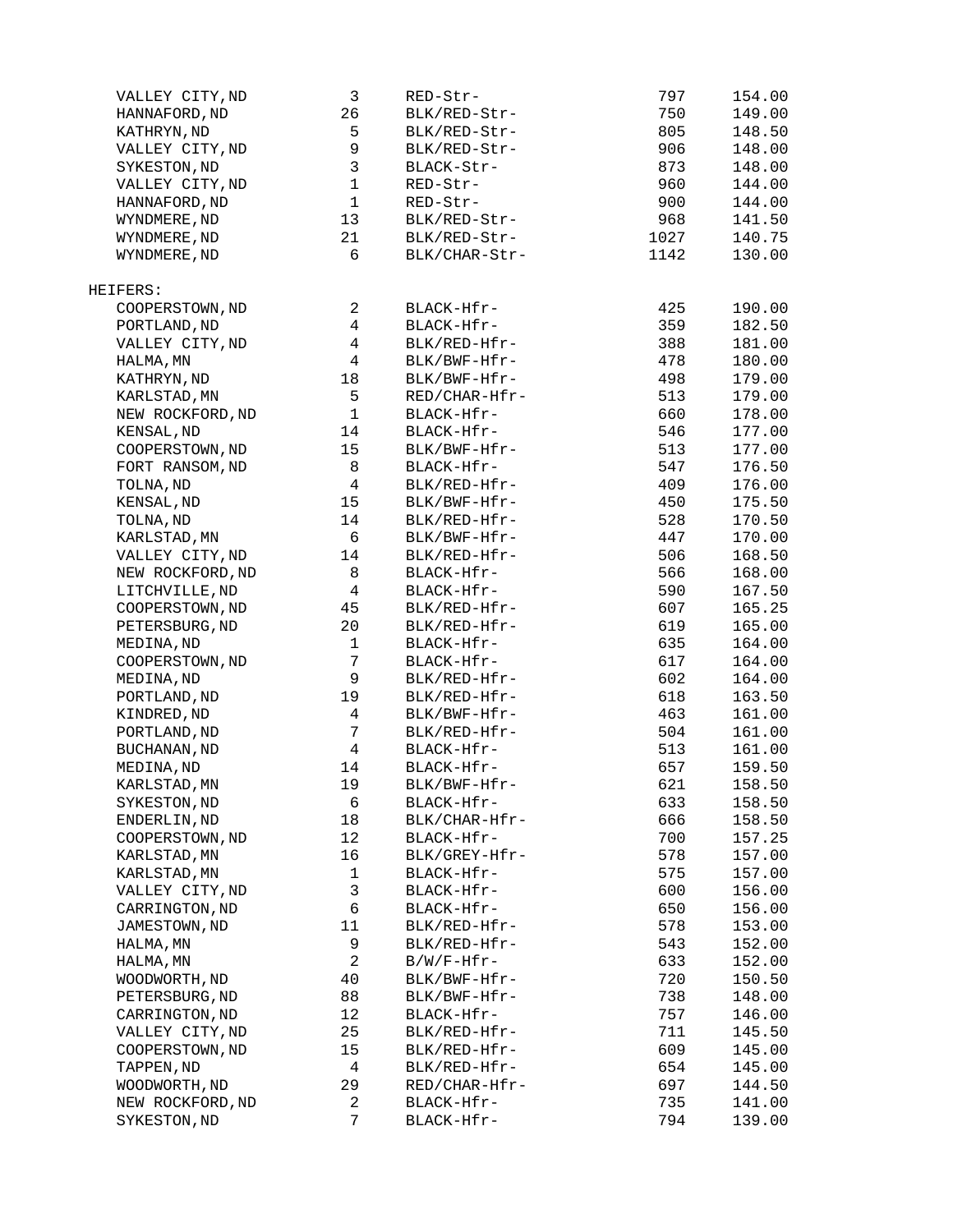| COWS:               |                |              |      |       |
|---------------------|----------------|--------------|------|-------|
| CHASELEY, ND        | 2              | RED-Cow-     | 1588 | 83.00 |
| CHASELEY, ND        | $\mathbf{1}$   | RED-Cow-     | 1640 | 82.50 |
| HANNAFORD, ND       | $\mathbf 1$    | RED-Cow-     | 1660 | 82.00 |
| WOODWORTH, ND       | $\mathbf{1}$   | BLACK-Cow-   | 1640 | 82.00 |
| ROGERS, ND          | $\overline{c}$ | BLACK-COW-   | 1865 | 82.00 |
| VALLEY CITY, ND     | $\mathbf{1}$   | BLACK-COW-   | 1630 | 82.00 |
| CARRINGTON, ND      | $\mathbf 1$    | BLACK-COW-   | 1750 | 81.50 |
| MONTPELIER, ND      | $\overline{c}$ | RED-Cow-     | 1360 | 81.50 |
| KATHRYN, ND         | $\mathbf{1}$   | B/W/F-Cow-   | 1355 | 81.00 |
| CARRINGTON, ND      | $\mathbf{1}$   | BLACK-COW-   | 1185 | 80.00 |
| CHASELEY, ND        | $\overline{c}$ | BLK/RED-COW- | 1643 | 80.00 |
| CHASELEY, ND        | $\mathbf{1}$   | RED-Cow-     | 1540 | 80.00 |
| WILTON, ND          | 3              | RED-Cow-     | 1335 | 79.50 |
| COOPERSTOWN, ND     | $\mathbf 1$    | RED-Cow-     | 1425 | 79.50 |
| MONTPELIER, ND      | $\overline{c}$ | RED-Cow-     | 1595 | 79.00 |
| VALLEY CITY, ND     | $\mathbf 1$    | BLACK-COW-   | 1625 | 79.00 |
| STEELE, ND          | $\mathbf{1}$   | RED-Cow-     | 1480 | 79.00 |
| ROBINSON, ND        | $\mathbf{1}$   | BLACK-COW-   | 1310 | 78.50 |
| TAPPEN, ND          | 1              | HERF-Cow-    | 1260 | 78.50 |
| VALLEY CITY, ND     | $\mathbf{1}$   | RED-Cow-     | 1675 | 78.00 |
| COOPERSTOWN, ND     | $\mathbf 1$    | RED-Cow-     | 1580 | 78.00 |
| BUCHANAN, ND        | $\overline{c}$ | BLACK-Cow-   | 1578 | 78.00 |
|                     | $\mathbf{1}$   | BLACK-Cow-   | 1560 | 77.50 |
| COOPERSTOWN, ND     | $\overline{c}$ |              | 1533 |       |
| BUCHANAN, ND        |                | BLACK-COW-   |      | 77.50 |
| ROBINSON, ND        | $\mathbf{1}$   | BLACK-Cow-   | 1830 | 77.50 |
| VALLEY CITY, ND     | $\mathbf{1}$   | BLACK-COW-   | 1625 | 77.50 |
| CARRINGTON, ND      | 1              | BLACK-COW-   | 1445 | 77.50 |
| TAPPEN, ND          | $\mathbf{1}$   | RED-Cow-     | 1405 | 77.50 |
| CARRINGTON, ND      | $\overline{c}$ | BLK/BWF-Cow- | 1420 | 77.00 |
| MONTPELIER, ND      | $\mathbf 1$    | RED-Cow-     | 1315 | 77.00 |
| <b>BUCHANAN, ND</b> | $\overline{c}$ | BLACK-COW-   | 1340 | 76.50 |
| CLEVELAND, ND       | $\mathbf 1$    | BLACK-Cow-   | 1295 | 76.50 |
| COOPERSTOWN, ND     | $\mathbf{1}$   | RED-Cow-     | 1405 | 76.50 |
| WOODWORTH, ND       | $\mathbf{1}$   | BLACK-Cow-   | 1430 | 76.50 |
| WOODWORTH, ND       | $\mathbf 1$    | RED-Cow-     | 1435 | 76.50 |
| ROGERS, ND          | $\mathbf{1}$   | BLACK-Cow-   | 2025 | 76.00 |
| TAPPEN, ND          | $\mathbf{1}$   | RED-Cow-     | 1265 | 76.00 |
| KATHRYN, ND         | $\mathbf{1}$   | BLACK-COW-   | 1325 | 76.00 |
| VALLEY CITY, ND     | 1              | RED-COW-     | 1385 | 75.50 |
| CLEVELAND, ND       | 1              | BLACK-Cow-   | 1435 | 75.50 |
| VALLEY CITY, ND     | 1              | BLACK-Cow-   | 1700 | 75.00 |
| TAPPEN, ND          | $\mathbf{1}$   | RED-Cow-     | 1875 | 75.00 |
| HANNAFORD, ND       | $\mathbf 1$    | CHAR-COW-    | 1500 | 75.00 |
| ROGERS, ND          | $\mathbf 1$    | BLACK-COW-   | 1470 | 74.50 |
| MONTPELIER, ND      | $\mathbf 1$    | RED-Cow-     | 1370 | 74.50 |
| VALLEY CITY, ND     | $\mathbf 1$    | RED-Cow-     | 1640 | 74.50 |
| WILTON, ND          | $\overline{c}$ | BLK/RED-COW- | 1403 | 74.50 |
| WOODWORTH, ND       | $\mathbf 1$    | BLACK-Cow-   | 1425 | 74.50 |
| CLEVELAND, ND       | $\mathbf{1}$   | BLACK-Cow-   | 1370 | 74.50 |
| WOODWORTH, ND       | $\mathbf{1}$   | RED-Cow-     | 1515 | 74.00 |
| KATHRYN, ND         | $\mathbf 1$    | BLACK-COW-   | 1305 | 74.00 |
| CHASELEY, ND        | $\mathbf{1}$   | RED-Cow-     | 1770 | 74.00 |
| ROGERS, ND          | $\mathbf 1$    | BLACK-Cow-   | 1565 | 74.00 |
| CARRINGTON, ND      | $\overline{c}$ | BLK/BWF-COW- | 1383 | 73.50 |
|                     | $\mathbf{1}$   |              |      |       |
| MEDINA, ND          |                | BLACK-COW-   | 1530 | 73.50 |
| COOPERSTOWN, ND     | 1              | BLACK-COW-   | 1315 | 73.50 |
| WILTON, ND          | 1              | BLACK-COW-   | 1315 | 73.50 |